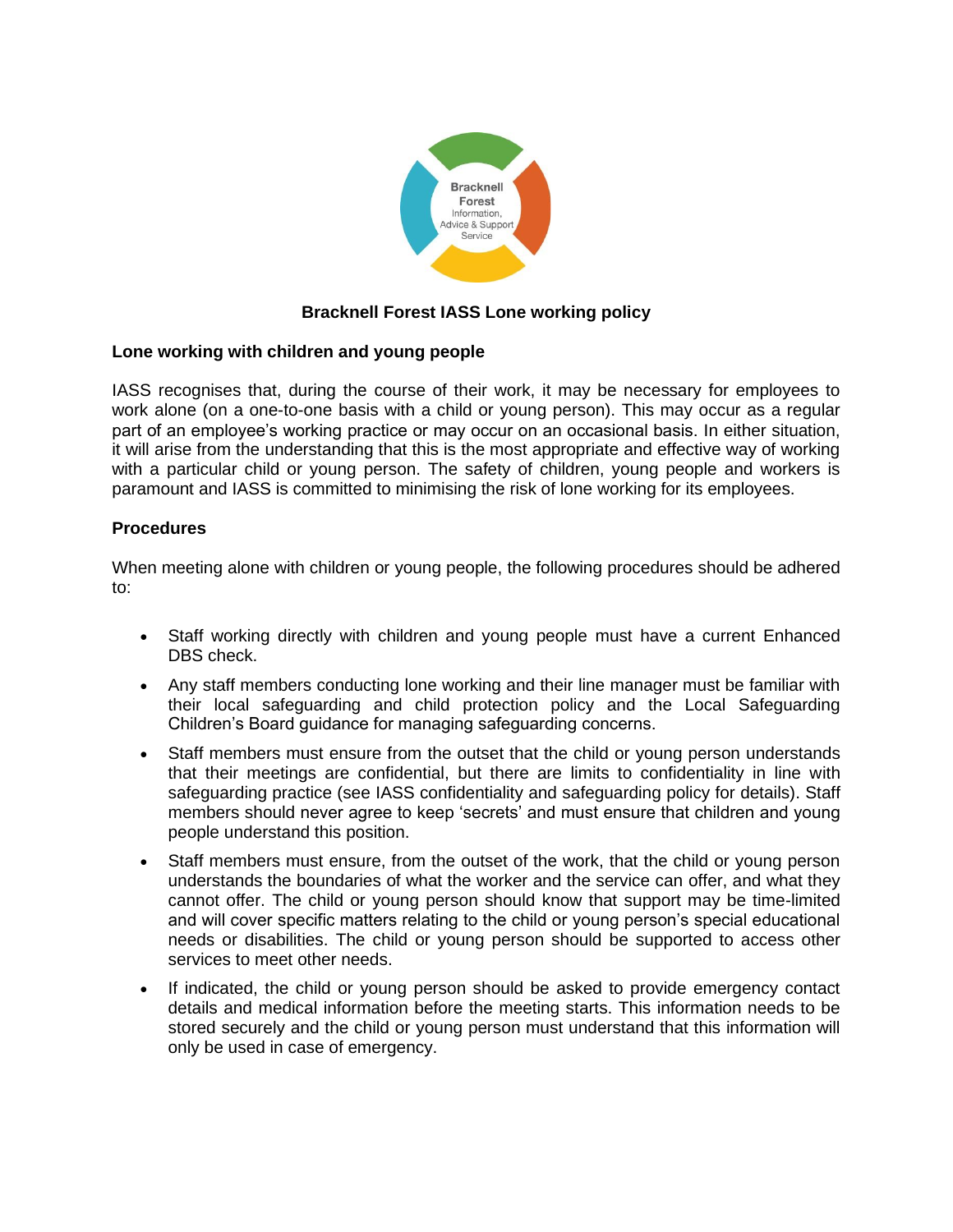- Children and young people should be seen when other members of staff are at hand, in the same building. This can include other staff members outside of the IAS Service, such as school or children's centre staff.
- Another member of staff, in the same building, should be identified and informed that the meeting is taking place. The location, time and expected length of the meeting should be recorded in a central place, for example an electronic calendar.
- The staff member should not physically touch the child or young person. In some exceptional circumstances, such as a child or young person with a visual impairment needing guidance, or a child or young person needing support to walk (linking arms, for example), a staff member may need to touch the child or young person to support them appropriately. In these circumstances, the child or young person should always initiate touch, although this can be suggested by offering your arm to support them or asking them if it is alright to guide them. If you need to touch the child or young person, then touch their hands, arms or shoulders only.
- Staff members must be mindful of maintaining professional boundaries with the child or young person. They should not share unnecessary details about their personal lives, and should not seek unnecessary details of the child or young person's personal life. The staff member should not give gifts to the child or young person. As with all service users, staff members should use their professional judgement with regard to accepting gifts from children and young people. A parting gift from a service user may be acceptable, but regular gifts will compromise impartiality. Staff members should consult with their line managers, if they are unsure and follow BFC procedures.
- Staff members should not have contact with children or young people outside of work. This includes contact via social media. If a child or young person initiates contact outside of the service, it should be explained to them that this is not allowed by the service and contact should be ended.
- Children or young people should be invited to attend meetings in professional settings where other members of staff are at hand, such as their school or college. Lone home visits or meetings in the community should be avoided. If exceptional circumstances occur which warrant the need to visit a child or young person at home without their parent or carer present, then members of staff should visit in pairs or in partnership with another professional involved with the child or young person, such as a teacher or SENCO.
- If, during the course of your work, concerns are raised that the child or young person may present a risk to others, then the child or young person should be asked for permission to speak to someone who knows them well in order to better understand their support needs. The nominated person should be asked to clarify if there are any risks or concerns related to seeing the child or young person alone, without details of the specific IAS request being shared. Explore the options and make best endeavours to resolve how best to support and work with the child or young person safely. If necessary, the child or young person can be seen with another colleague or professional present.

If you have explored all the options and attempted to be as flexible as possible without finding a safe solution, then consider remote support via email or phone. If the child or young person refuses permission for a nominated person to be contacted (for example, their teacher, support worker or probation officer), and there is reasonable cause for concern, then the service manager should make a decision based on professional judgement of whether face to face contact should be refused.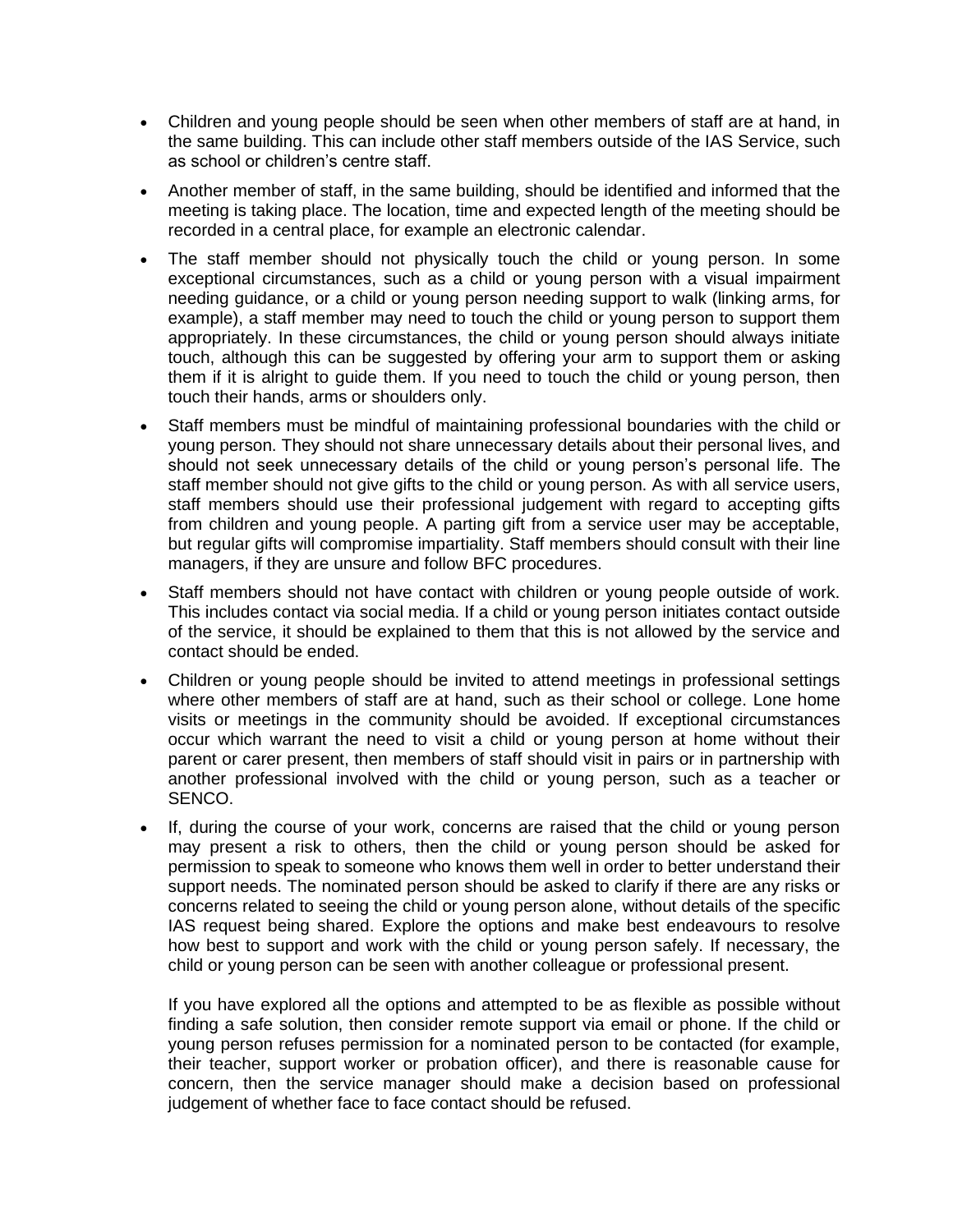# **HOME VISITS**

If needed, a service user may be offered a home visit or a meeting at the IASS place of work. Due to time constraints, home visits are rarely offered. The following guidelines should be followed wherever possible in relation to a home visit or meeting:

- Check best time for a home visit or meeting what other arrangements will the employee need to fit in with – e.g. homecare, nursing care, social work visit;
- Explain what will happen when the employee visits. Set a time limit to your visit if possible so the parent knows what time to set aside;
- Ask the service user to have any necessary or relevant paperwork at hand for the appointment. If at all possible confirm the appointment by email/letter with details of the paperwork needed. Check that the parent will be able to read any correspondence, e.g. that there are no issues in connection with poor eyesight, visual disability, language problems, etc.

# **Office cover**

Before arranging a home visit or meeting check that your absence from the office will not cause significant gaps in office cover.

#### **Procedures before you undertake a home visit**

- Make sure that at least one other employee knows where you are when undertaking a home visit. It is essential that the initials of the person you are visiting is recorded and an estimated time frame is entered in the calendar before leaving for the visit. All home visits should have an estimated duration;
- If a home visit is being conducted en-route to the office and as the first piece of work for that day, employees must ensure that the above details are entered the day before or leave an answer phone message;
- On no account should a home visit be conducted without following the procedure in the first point above;
- If you have any personal safety concerns you should not make a home visit. An office visit could be offered, if appropriate.

For employees and volunteers offering home visits out of office hours, they must notify a colleague, friend or relative of where they are going and the expected duration of the visit. It is the responsibility of the individual to notify their colleague, friend or relative when they have finished their visit and it is the responsibility of that person to contact the individual if they have not heard within the specified time.

## **Travelling to appointments**

When driving, keep doors locked and park your car in well-lit areas. Only get out of the car when you feel safe to do so. If you see an accident/incident or someone tries to flag you down,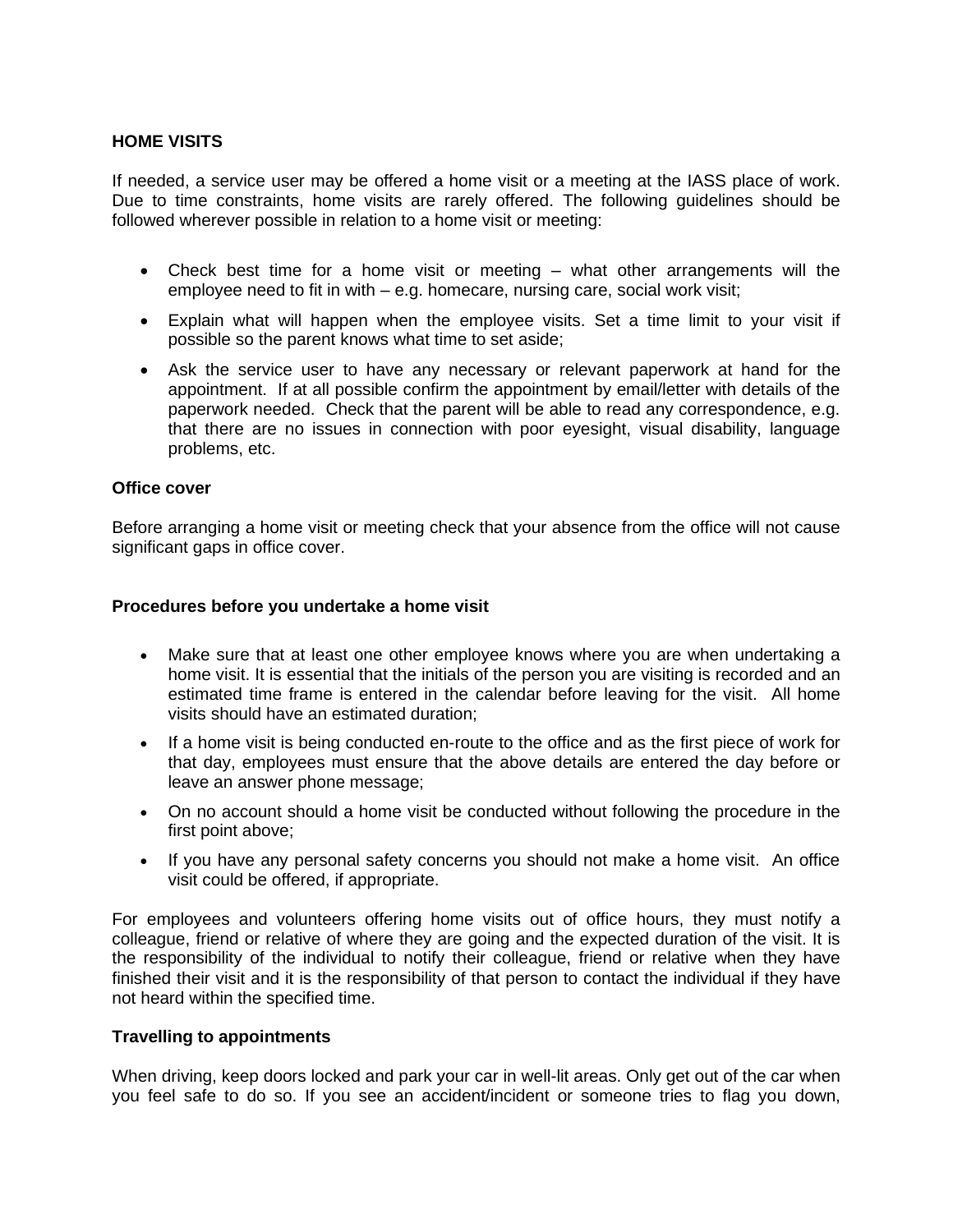consider whether it is safe; if necessary, indicate that you will go for help or telephone (either on mobile or drive to a call box). If you think you are being followed, do not stop, try to alert other drivers (using lights/horn), drive to a busy area and alert the Police. If approached when you are stationary, keep doors locked, only open window down slightly so that you can hear them. If you are in any doubt about the situation, drive away. Do not leave valuables on view.

If the car breaks down and you have a mobile phone, call the recovery service and stay in the car with the doors locked until assistance arrives. If you do not have a mobile you should attempt to locate a phone box if you feel it is safe to do so. If it is not safe to leave the car, try to attract help and ask them to make a telephone call for you. Keep the door locked and remain alert. If possible, use nearside doors and seats. Keep all valuables out of sight.

In line with the Health and Safety policy, do not use your mobile phone when driving. Pull over in a safe place before answering or making a call. When using public transport stay downstairs and within sight of the driver. If you feel unsafe in getting off at a particular stop, then stay on the bus until it is safe.

When walking, wear clothing that does not restrict your movement and try to keep at least one hand free, if possible; do not laden yourself down with bags or packages as it makes you less mobile. Try to keep to well-lit areas and, if there is no footpath, walk facing towards on-coming traffic. After dark, avoid poorly lit subways, waste ground, alleyways and poorly lit blocks of flats. Do not be tempted to take short cuts through potential problem areas, even if you are in a hurry.

## **In the home**

If you have any personal safety concerns when you arrive for the appointment, do not proceed; apologise and leave. A new appointment can be arranged subsequently. Always leave your mobile phone switched on and on silent mode. Service-users should not have their meeting interrupted by text and voice-mail messages. Employees must take full responsibility for ensuring batteries are fully charged.

On arrival, take a moment or two to check exit routes. Ensure your option to exit is visible and accessible at all times. If you are sitting in a private home, if possible, choose the seat nearest the door so that your exit can not be blocked. If during the visit you become uneasy or uncomfortable with your surroundings, perhaps due to the arrival of another person, make an excuse (such as you've just received an urgent telephone message from the office that you've only just noticed on your mobile, or you need to put more money on the parking meter), apologise and leave. A new appointment can be arranged subsequently.

If you have any problems during a home visit that causes you to require assistance, then phone the office or another colleague. This will alert whoever takes the call that you are in difficulty and appropriate action will be taken. Only use this in emergencies and as a last resort if you are unable to exit the property. If the parent attempts to leave you alone in the property regardless of the length of time or attempts to leave a child in your care, explain that our policy does not allow employees to remain in a private home alone or to provide any form of care or supervision to children.

## **Completing the visit**

If the visit takes longer than anticipated, then you must telephone the office and let them know how long you expect the visit to last. At the end of a home visit, ensure that the parent is aware of all our services as well as information relevant to the visit and has been handed the appropriate literature.